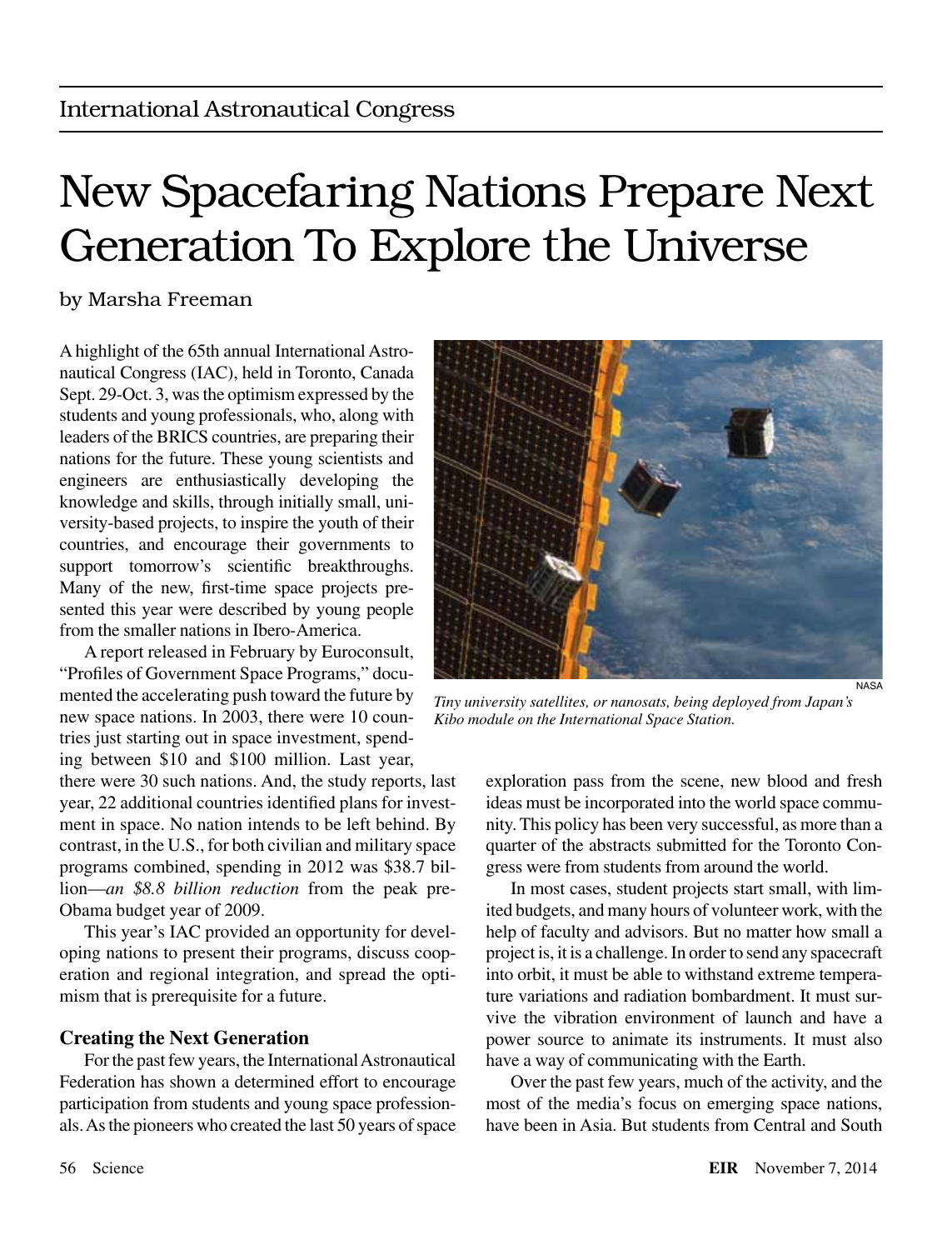## The Ecuadorian Experience in Space Operations





*The young people of Ecuador followed with great interest and pride, the progress of their Pegasu small satellite, as seen here in exhibits, educational activities, photographs, and bumper stickers.*

America presented their work at the Toronto Congress, bringing a new dimension to global space development.

Natalia Vargas-Cuentas, from the Military Engineering School of Bolivia, reviewed her nation's space activity, which began with the December 2013 launch of the Túpac Katari communications satellite. The satellite was built by, and launched from, China, and included the training of Bolivian professionals. The Bolivian Space Agency, created to implement the satellite project, has announced that Bolivia hopes to purchase a remote sensing satellite "in the near future." But, Vargas-Cuentas stressed, "Bolivia must move from being a country dependent on others, to being a country applying learned theory, a country with [the] capacity to do research activities, and to be able to develop its own technology." She proposed that a small satellite be developed at a university, whose main objective is education.

To promote this policy, and organize support within the government, the students at the Military Engineering School helped organize the First Bolivian Congress in Aerospace Technology, which took place this past July. Over 150 attended from other Ibero-American nations and international aerospace firms. There was discussion of a broad range of space technologies, as well as the possibility of creating a Latin American space agency.

Vargas-Cuentas and her colleagues are intent on organizing support from the Bolivian government for the small satellite project. This is already on the mind of the nation's leadership, as reflected in the recent scientific offensive of President Evo Morales for nuclear power.

#### **Central American Integration**

For the smaller nations of Central America, cooperation and integration multiply the resources and ef-

EXA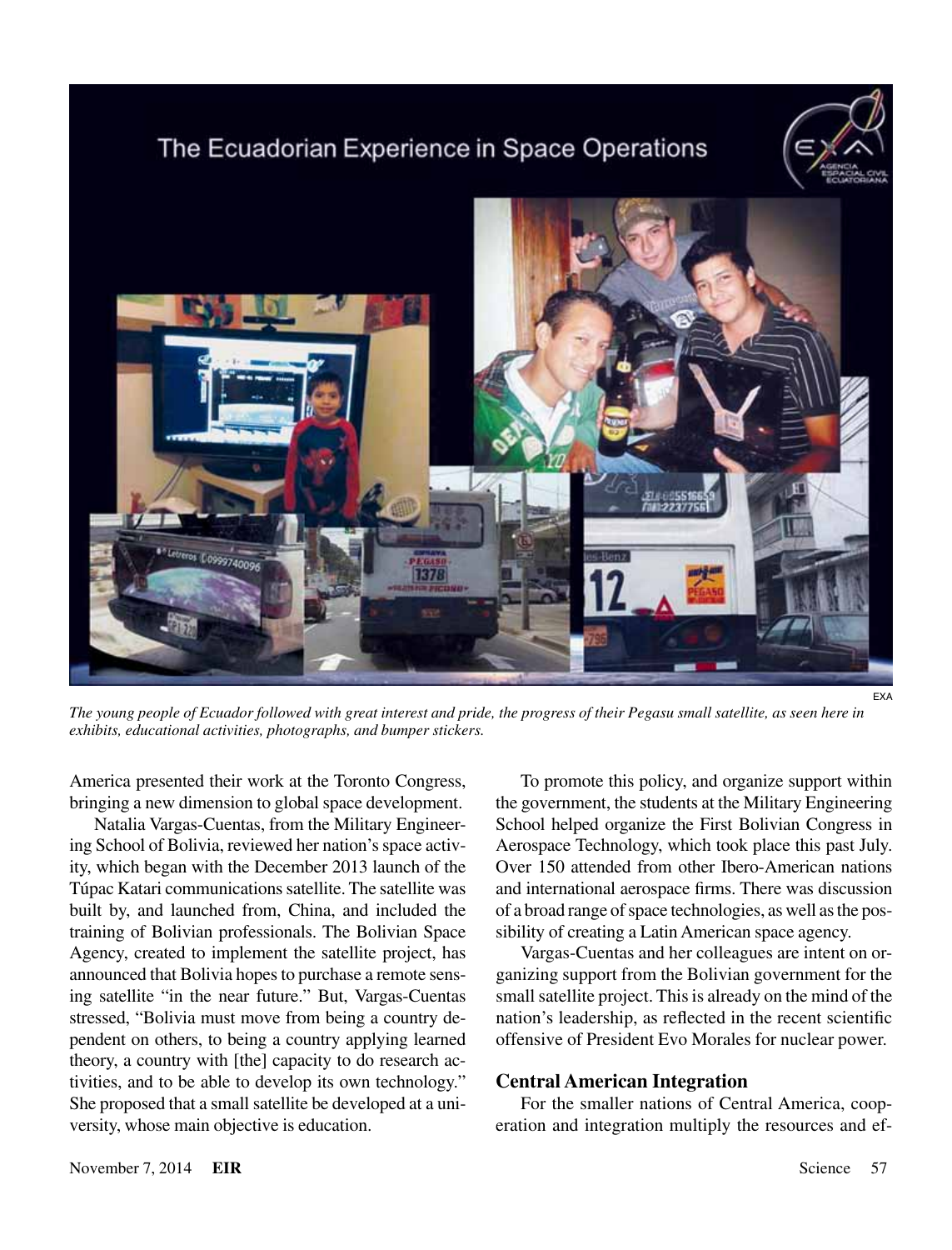fectiveness of each country's still-modest efforts. The Central American Association for Aeronautics and Space (ACAE) was founded in 2009. A predecessor organization had been founded in 1989 by Ronald Chang-Díaz, the brother of former NASA astronaut Franklin Chang-Díaz, who has long promoted the formation of a Latin American Space Agency. ACAE representative Carlos Alvarado-Briceño presented a paper in Toronto, in collaboration with people from the Costa Rica Institute of Technology. Their aim is to create the first Central American satellite, designed and built completely by Costa Rican students and faculty, to build capacity in Costa Rica, and be a model and inspiration for their neighbors.

In 2012, ACAE announced its intention to develop a small satellite with a unique function: It would receive environmental data daily from a system of sensors located in different test areas of the country, and link the sensors together, re-transmitting the data on atmospheric variables and forestry information for use by the government. The satellite, DSpace, was approved by the government this year, and the pre-

liminary design of the small cubesat is in progress. Franklin Chang-Díaz's AdAstra Rocket Company is helping to underwrite the project.

Alvarado explained that this project is "not an isolated effort." The purpose is "to plant a seed." Asked about funding, he said that the Institute of Technology will request \$300,000 next year, and that the National Forest Finance Fund may contribute in the future. The Institute team, he said, is made up of 15-30 young people.

#### **Optimism and Fortitude**

An example of the enthusiasm, and fortitude, needed to make these small, educational projects successful, was presented in Toronto by Margot Solberg, an American who is teaching in Ecuador. She spoke in place of Commander Ronnie Nader, the head of the Ecuadorian Civilian Space Agency (EXA), who was unable to attend.

EXA was created in 2007, with support from the Ecuadorian Air Force, and in 2010, received approval to build the nation's first satellite. Ecuadorian Space Ship-01, Pegasus, is a cubesat, or nanosatellite, weighing less than 10 kg. The raw materials to build the satellite components were imported, but the fabrication and testing were done in EXA facilities, for a cost of \$30,000. Pegasus was launched on a Chinese rocket on April 25, 2013. But less than a month later, it flew

#### FIGURE 1



through a cloud of orbital debris and was damaged. Not willing to give its first satellite up for lost, the EXA team devised a bold recovery plan.

Fortuitously, a second small satellite, Krysaor, was being readied for launch. A micro repeater device was quickly designed and added to Krysaor, which could communicate with the damaged Pegasus, and act as a relay for communication with Earth. Krysaor lifted off on Nov. 21, and two months later, the entire nation heard Pegasus identify itself as the first Ecuadorian satellite, as it transmitted the national anthem. The country "exploded in joy," EXA reported.

Solberg described the "profound loss for the country" felt by her students when communication was lost with Pegasus, and their joy upon recovery. The authors of the paper state: "The sincere hope is that the information conveyed here will contribute to inspire others with the same goal, to live up to the stature of their dreams, as we intend to do."

Ecuador is pushing forward to create the ability to produce its own, indigenous satellites. During a vist to China in July, Defense Minister María Fernanda Espinosa told the press, "Ecuador is not very interested in acquiring a satellite, but in the transfer of technology, so as to develop national facilities to strengthen our own capabilities." China Great Wall Industries will advise Ecuador on a satellite project, and train Ecuadorian aerospace personnel.

#### **Second-Generation Small Satellites**

The simplest, although still challenging, mission for a nation's first satellite is generally as a telecommunica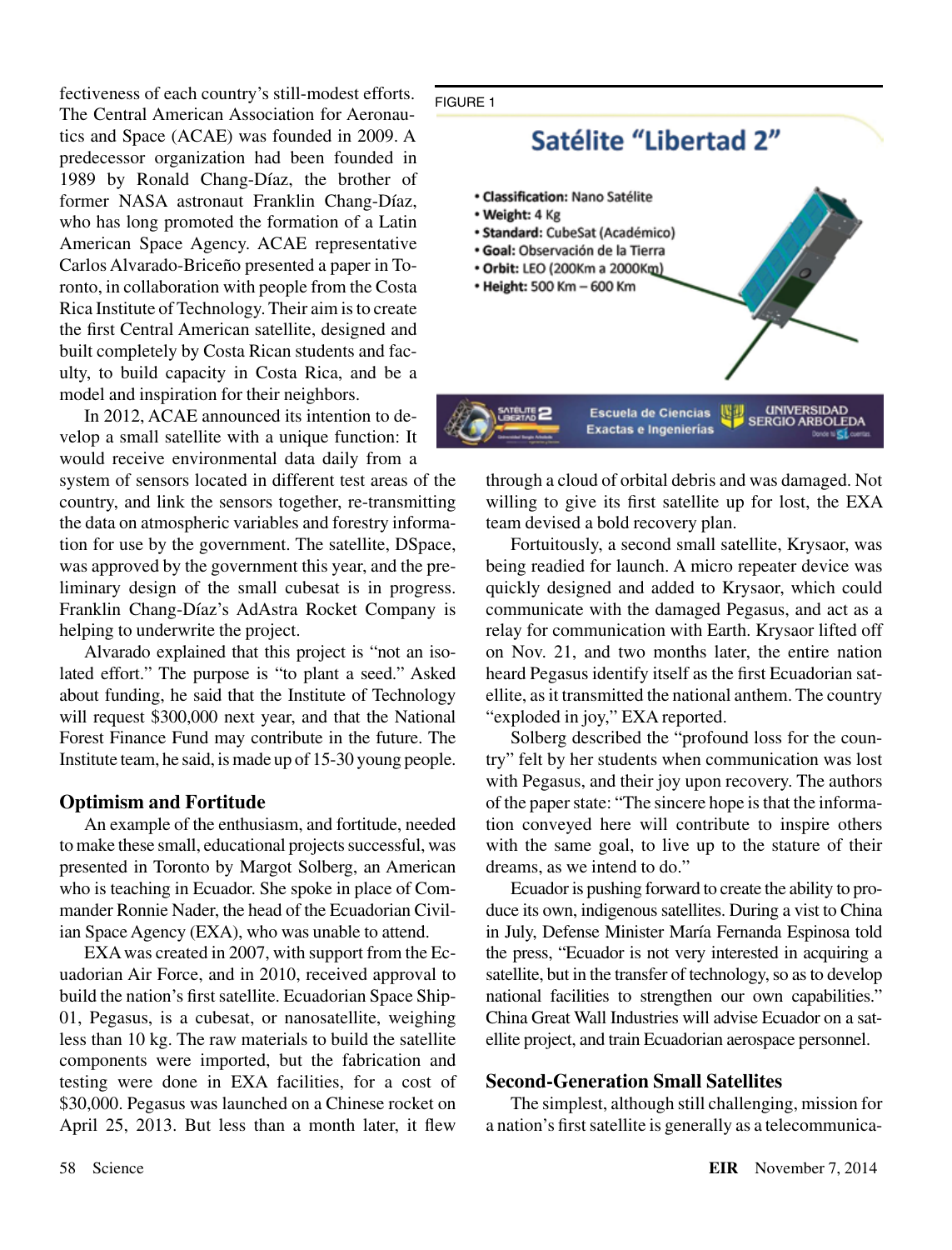tions relay for telephone and television. More difficult, is an Earth remote-sensing system, which, in addition to all of the subsystems any satellite requires, includes cameras and often other instruments, to collect data to reveal various characteristics about the Earth's surface. This requires not only a technical staff to manage the satellite system, but the development of knowledge in an array of scientific disciplines, including hydrology, geography, topology, meteorology, and agriculture, to interpret the received data.

Following the successful mission of Colombia's first indigenous satellite, the tiny 1-kg Libertad-1, in 2007, students at the Aerospace Program at the University Sergio Arboleda, began developing Liber-



*Students from the University of Liège in Belgium and experts from the European Space Agency inspect the OUFTI-1 cubesat.*

tad-2, which weighs 4 kg. With the inclusion of solar cells for power, it will be possible to recharge its battery, extending the lifetime of the mission. The camera, which is the payload for the satellite, will be acquired. The proposed launch date is in the first half of 2016.

At the Congress, Dr. Jorge Soliz Torrico, from the University, explained that the purpose of the satellite is educational. The "ground station" which receives the satellite telemetry is on the roof of a building at the university! He said that the initiative is from private universities, and receives no government funding. The government, he said, recently announced its plan to buy a commercial remote-sensing satellite. But this would be for government applications and commercial purposes, not for education.

#### **Small Sats for Space Science**

In 2010, the von Karmen Institute in Belgium, funded by the European Union, proposed the QB50 project, a network of 50 nanosatellites, each weighing 2 or 3 kg, to study a remote part of the atmosphere, called the thermosphere. This is an ionized layer of the atmosphere, important for the propagation of radio signal communication. The object of the mission is to study the equatorial electro-jet, which is a high concentration of electrically charged particles, to understand how changes there affect radio communications and other phenomena on Earth. In Peru, the National University

San Antonio Abad of Cusco intends to participate in the satellite constellation.

The Peruvian project is titled: "Study of the Thermosphere: Acquisition and Data Analysis of Satellite Missions (QB50 Project)." The primary goal is to receive, analyze, and study the data collected by the array of satellites. The Peruvian proposal is to use two ground stations in Cusco to form the heart of a network in Peru, to retrieve the satellite data, and then develop the ability to do scientific analyses of the characteristics and changes in the ionosphere.

 A second Peruvian project, which was approved last December, is directed more locally at the design and construction of a camera for optical studies of cloud cover in the Cusco region. The importance of both of these space science projects, the paper stresses, is that "the Universidad Nacional San Antonio Abad del Cusco (UNSAAC) does not want to be left behind" as neighboring countries move forward. These two projects will be important for "developing different skills in the students and professionals of Cusco, and also [for] an impact in the entire country."

Another participant in the European QB50 project, is a Turkish team from the Space Systems Design Laboratory of Istanbul Technical University, and the High Energy Astrophysics Detector Laboratory at Sabanci University. The X-ray detector that the team is developing is being designed by the Technical University and